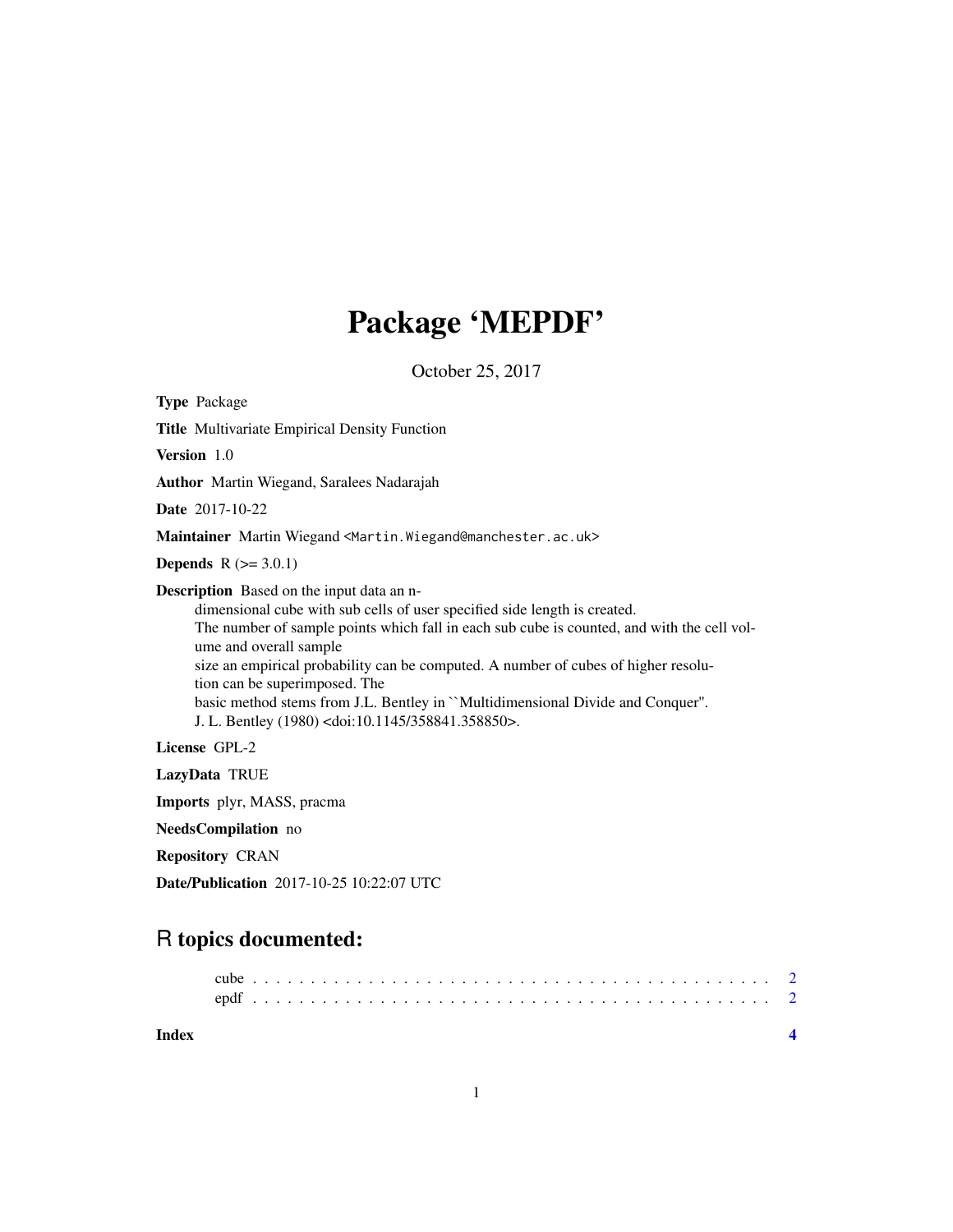<span id="page-1-0"></span>

#### Description

Single grid size empirical density function. To be used to construct the epdf function.

#### Usage

```
cube(data,mx,mn,grid.sizes)
```
#### Arguments

| data       | N-dimensional data set.            |
|------------|------------------------------------|
| mх         | Upper cropping point of the data.  |
| mn         | Lower cropping point of the data.  |
| grid.sizes | Vector of grid sizes for the grid. |

#### Examples

```
library("pracma")
library("plyr")
```
data<-cbind(rnorm(1000),rnorm(1000))

pdf<-cube(data,mx=c(1,1),mn=c(-1,-1),grid.sizes = c(0.01,0.01))

epdf *epdf*

#### Description

Assembles main grid and superimposes grids of different resolution.

#### Usage

epdf(data,max.corner,min.corner,main.gridsize,rescubes)

#### Arguments

| data          | N-dimensional data set.                                                                                  |
|---------------|----------------------------------------------------------------------------------------------------------|
| max.corner    | Upper cropping point of the data.                                                                        |
| min.corner    | Lower cropping point of the data.                                                                        |
| main.gridsize | Vector of grid sizes for the main grid.                                                                  |
| rescubes      | List of upper and lower cropping points, as well as grid sizes for cubes that are<br>to be superimposed. |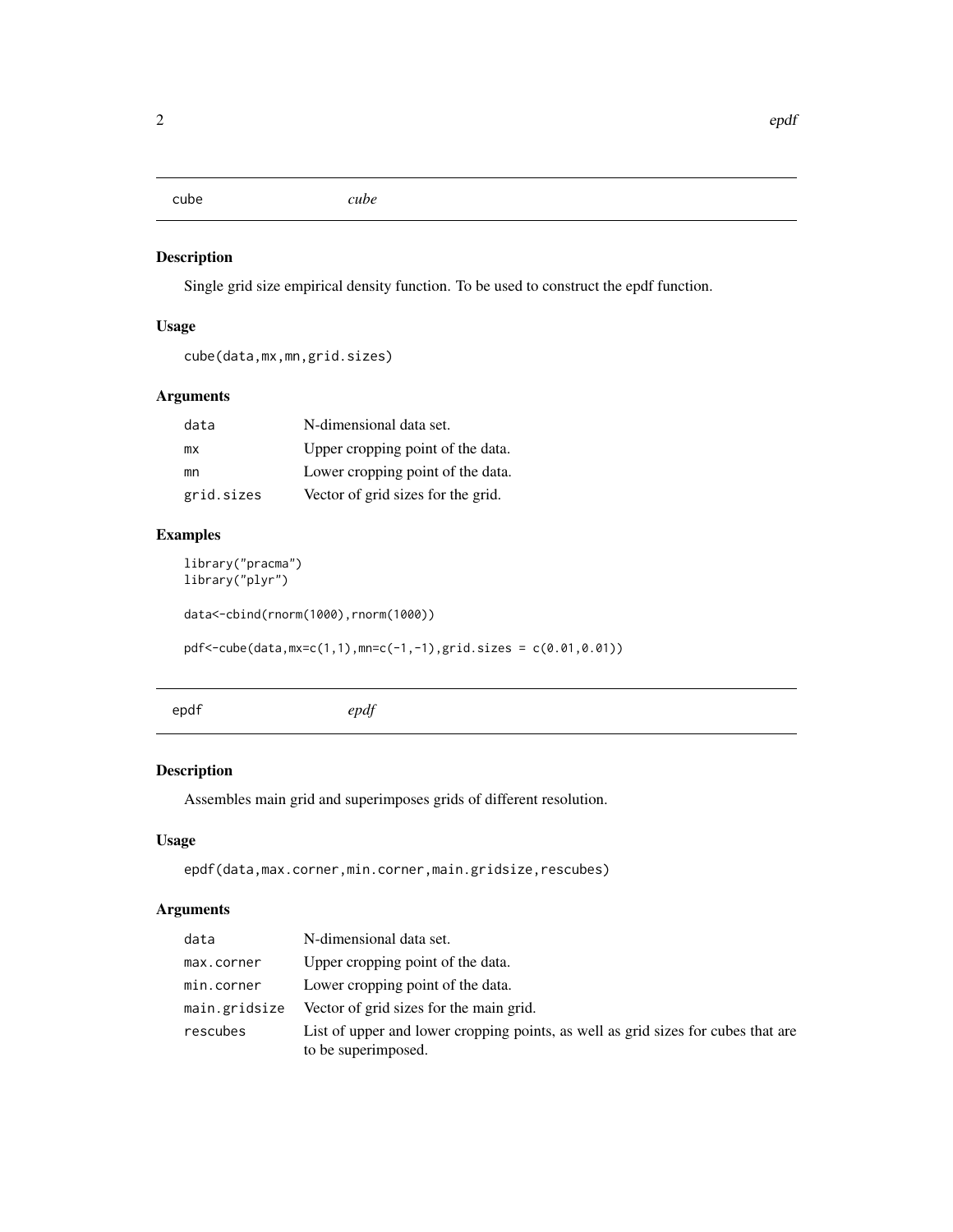#### epdf 3

#### Examples

```
library("pracma")
library("plyr")
a<-list(c(-1,-1),c(1,1),c(0.01,0.01))
b<-list(c(-2,-2),c(2,2),c(0.02,0.02))
cubes<-list(a,b)
min.corner = c(-4, -4)max.corner= c(4,4)main.gridsize = c(0.05, 0.05)# Data & Density
data<-cbind(rnorm(1000),rnorm(1000))
```
pdf<-epdf(data,max.corner,min.corner,main.gridsize,rescubes = cubes)